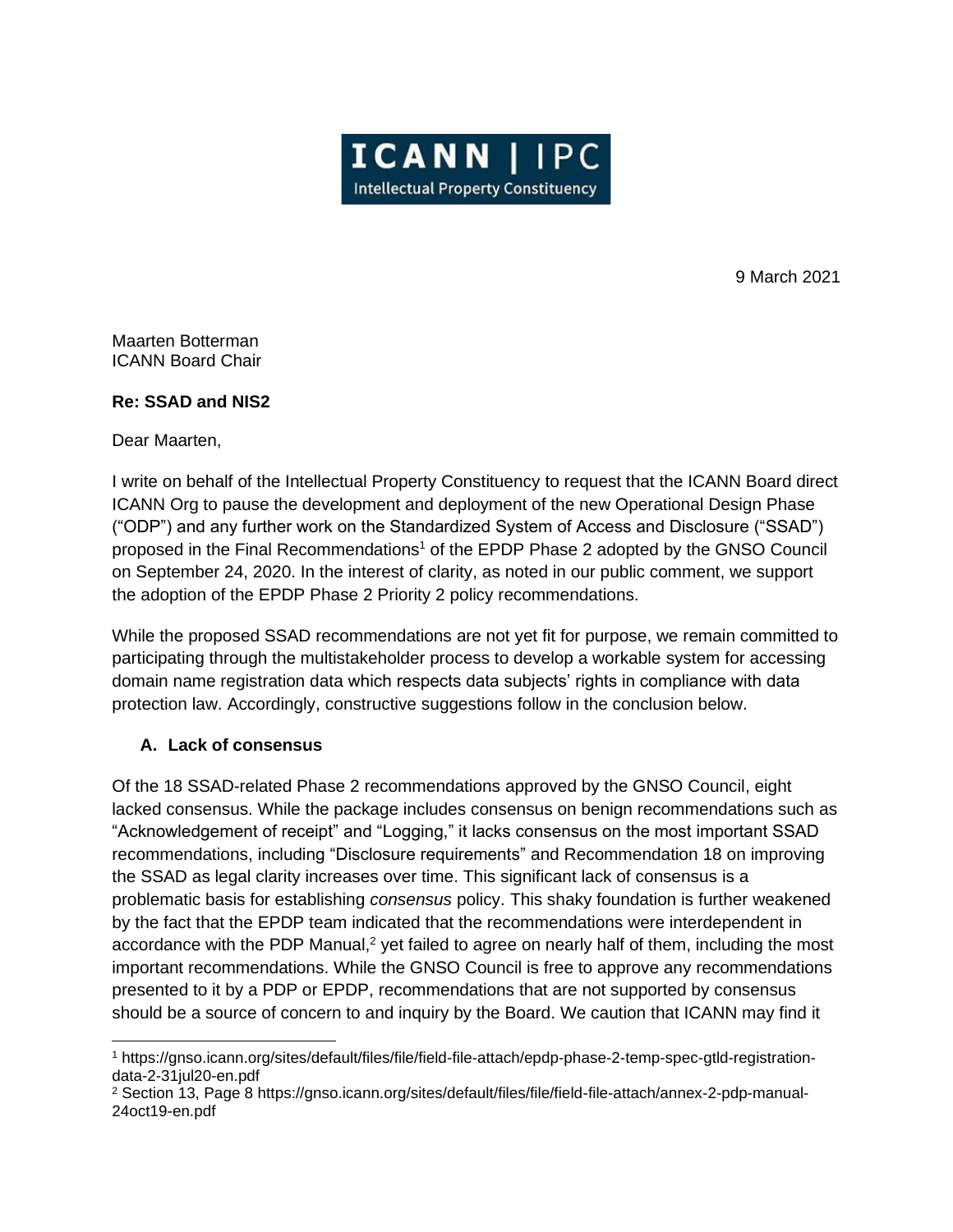difficult or impossible to enforce policies which are not sufficiently consensus-based, an outcome which might set dangerous precedent in undermining ICANN's ability to carry out its Mission.

ICANN's Bylaws dictate that its Mission is, in relevant part, to "coordinate the development and implementation of policies … [t]hat are developed through a bottom-up **consensus-based** multistakeholder process and designed to ensure the stable and secure operation of the Internet's unique names systems."<sup>3</sup> The SSAD recommendations do not reflect valid community consensus given the opposition by a substantial portion of the multi-stakeholder community. In fact, the very entities and individuals responsible for policing the DNS and addressing abusive activity have said that the proposed SSAD will not meet their needs. Accordingly, the Board should not adopt these SSAD-related recommendations because they simply lack the required consensus.

# B. **Not in the Public Interest**

Similarly, the Core Values enumerated in the Bylaws dictate that ICANN decision-making and actions should be guided by "[s]eeking and supporting broad, informed participation reflecting the functional, geographic, and cultural diversity of the Internet at all levels of policy development and decision-making to ensure that the bottom-up, multistakeholder policy development process is used to ascertain the global public interest and that those processes are accountable and transparent." The SSAD recommendations do not reflect the "global public interest" as this term is used in the Core Values as discussed in more detail below.

From the Minority Statements submitted by the ICANN community Advisory Committees and Constituencies with respect to the Phase 2 Final Report, it is clear that the intended users/requestors with respect to the SSAD: (i) do not think the SSAD is fit for purpose; and (ii) are unlikely to use it. As noted in the Governmental Advisory Committee (GAC) Minority Statement, which was expressly endorsed by the At-Large Advisory Committee (ALAC), the Business Constituency (BC), and the Intellectual Property Constituency (IPC), intended users of SSAD do not support the proposed SSAD because it:

1) Maintains a fragmented rather than centralized disclosure system;

- 2) Does not currently contain enforceable standards to review disclosure decisions;
- 3) Does not sufficiently address consumer protection and consumer trust concerns;

4) Does not currently contain reliable mechanisms for the SSAD to evolve in response to increased legal clarity; and

5) May impose financial conditions that place disproportionate costs on its users including those that detect and act on cyber security threats.

<sup>&</sup>lt;sup>3</sup> Article 1, Section 1.1(a)(i)<https://www.icann.org/resources/pages/governance/bylaws-en/> (emphasis added)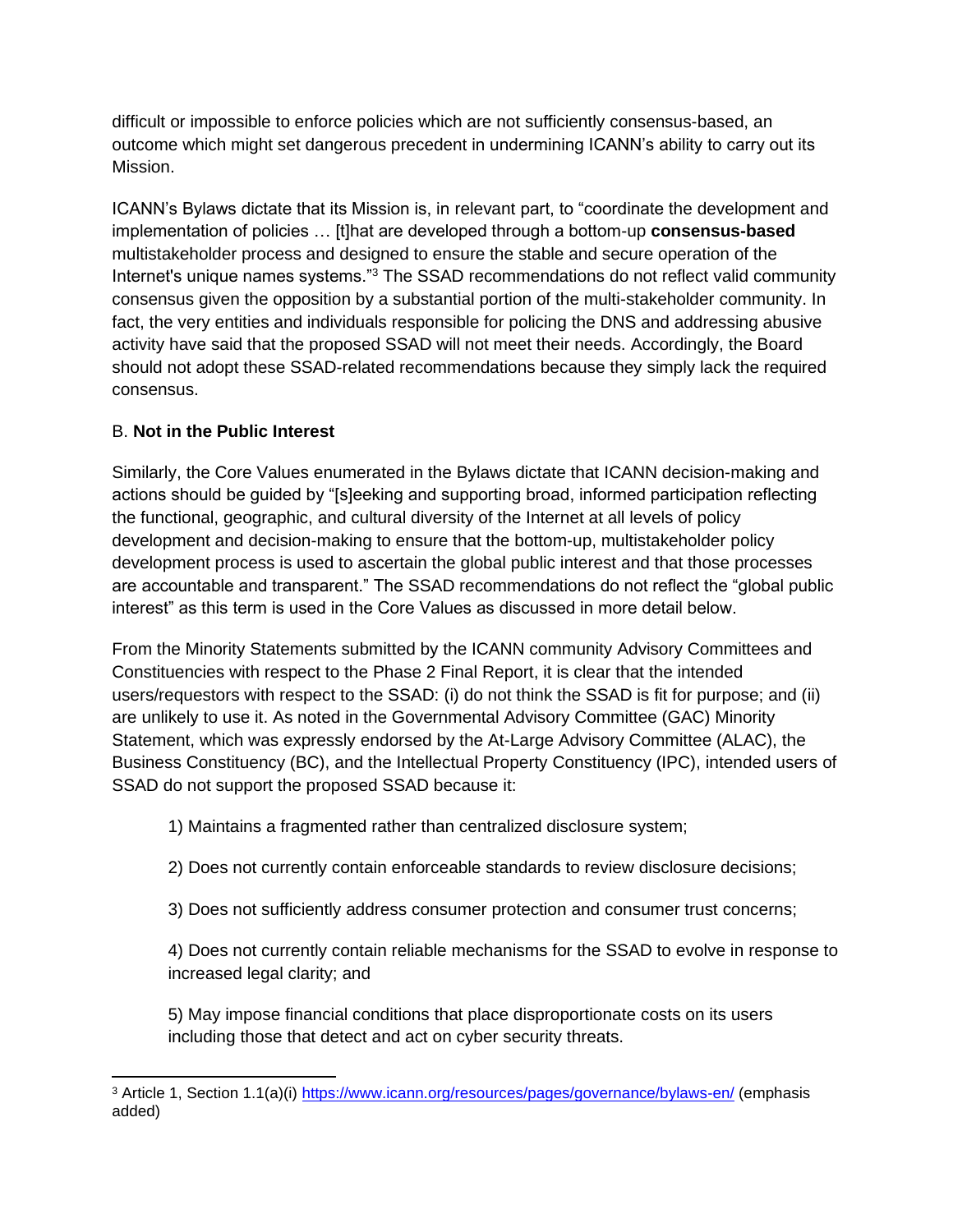The Security and Stability Advisory Committee (SSAC) similarly could not endorse the Phase 2 Final Report, noting that, in its view, "a much better system is possible within the limitations imposed by the general data protection regulation (GDPR), and that the EPDP has not provided outcomes that are reasonably suitable for security and stability."<sup>4</sup> We agree.

Collectively, these groups represent all intended users/requestors of the SSAD. Considering the points above, the Board should find that adoption of the SSAD recommendations would not be in the "global public interest" as this term is used in the ICANN Bylaws. The current SSAD recommendations do not provide for a system of reasonable disclosure of data for legitimate third-party purposes in furtherance of the security and stability of the DNS and its users. This is not consistent with ICANN's Mission or Core Values, nor consistent with the purposes for processing domain name registration data as stated in the EPDP Phase 1 Final Report and Phase 2 Final Report. Accordingly, the Board should not adopt these SSAD-related recommendations because they simply are not in the global public interest.

# C. **New information since EPDP Phase 2**

Furthermore, the proposed Directive on measures for a high common level of cybersecurity across the Union, repealing Directive (EU) 2016/1148, ("NIS2"), issued by the European Commission ("Commission") recognizes that the data protection rights set forth in the GDPR need not conflict with public safety and cybersecurity needs. Thus, in NIS2 the Commission has taken important steps towards addressing shortfalls in the current DNS on a range of issues, including access to accurate domain name registration data. We therefore believe it is inadvisable for the Board to permit further work and the expenditure of resources on policy recommendations that may be inconsistent with the further guidance provided within NIS2.

A clear example concerns the issue of domain registration data accuracy. The GDPR is a regulation that was proposed by the Commission. As such, the Commission has a significant role in determining how the GDPR may be applied in particular contexts. Therefore, the mandates set forth in the NIS2 concerning accuracy of domain name registration data and, in particular, the clear requirements that such data must be complete and accurate and that registries and registrars must "guarantee the integrity" of such data, simply cannot be ignored. While some members of the ICANN community assert that accuracy is solely something to be determined by (and function only as a right of) the domain name registrant--the data subject- this is not supportable under the GDPR. Indeed, such an assertion, at least in the DNS context, has been directly contradicted by the clearly articulated perspectives of the government institution that proposed the GDPR in the first place: the Commission. Indeed, in its December 18, 2020 letter to Göran Marby, the Commission stated: "On the issue of data accuracy, the Commission has repeatedly underlined that the accuracy of domain name registration data is of prime importance for the purpose of maintaining a secure and resilient DNS – a purpose that is also stated in ICANN's bylaws. This is now also explicitly recognized in our recent proposal for a revised Directive on Security of Network and Information Systems (NIS2 Directive)."<sup>5</sup> This view

<sup>5</sup> <https://www.icann.org/en/system/files/correspondence/viola-et-al-to-marby-18dec20-en.pdf>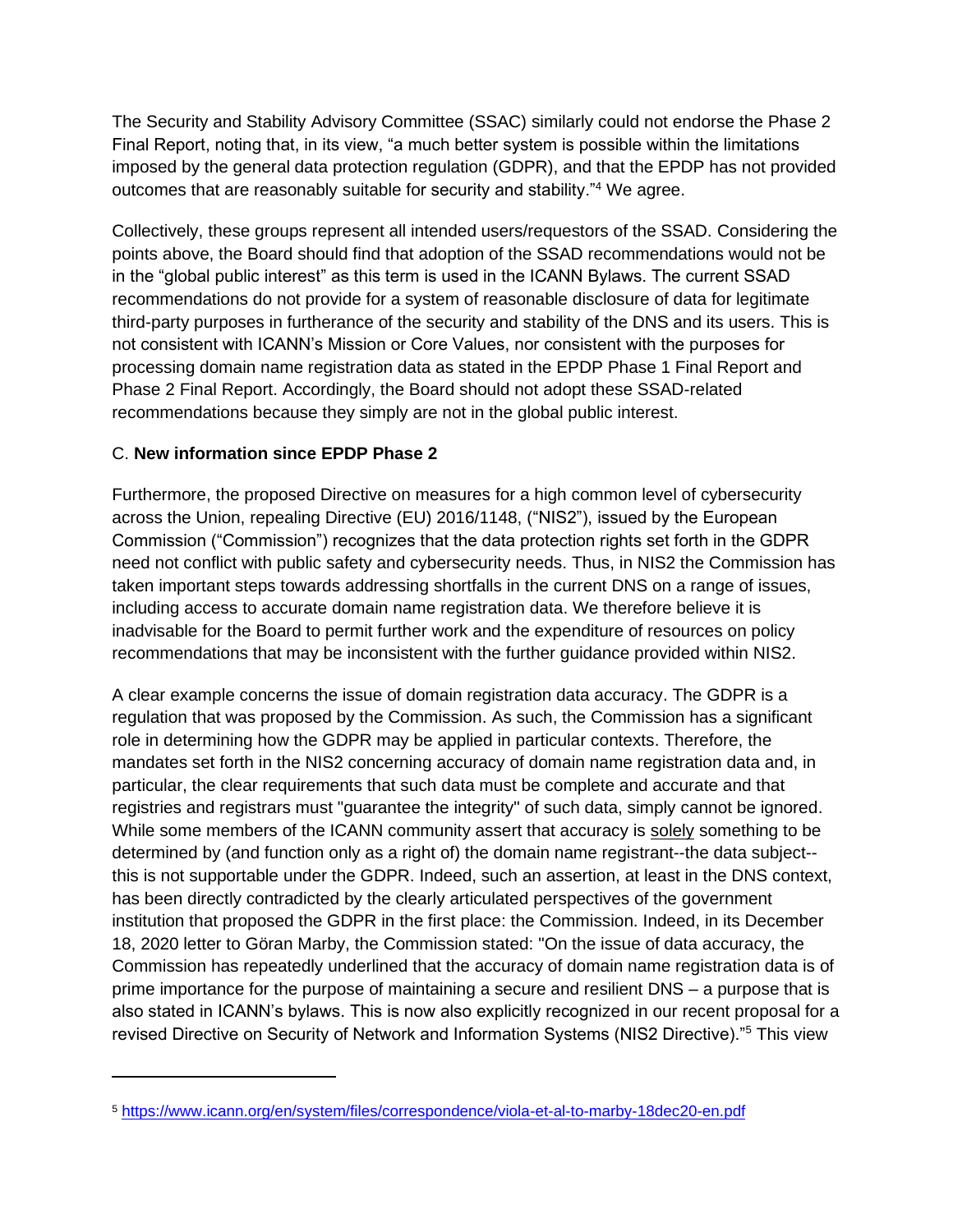is consistent with the language of the GDPR itself, which states that personal data shall be "accurate and, where necessary, kept up to date; [and] every reasonable step must be taken to ensure that personal data that are inaccurate, having regard to the purposes for which they are processed, are erased or rectified without delay…". <sup>6</sup> The EPDP has already recognized that a purpose for processing domain name registration data, including any personal data contained therein, is to "[c]ontribut[e] to the maintenance of the security, stability, and resiliency of the Domain Name System in accordance with ICANN's mission through enabling responses to lawful data disclosure requests." Thus, data must be accurate in order to facilitate this purpose, which indicates that the data accuracy requirements of the GDPR extend beyond the data subject's right. Some of the examples provided by authorities interpreting the data accuracy principle of GDPR also make clear that the principle is not an unfettered right of the data subject to determine the accuracy of their own data, and that other parties, including the data controller, processor, or third parties, may also have a separate interest in determining or adjusting the data to meet the purposes of processing.<sup>7</sup> This must be the case, otherwise the deliberate supply of inaccurate data by the data subject to frustrate purposes of processing could never be properly rectified under the GDPR. This would be an untenable interpretation. Accuracy is but one example of a substantive issue with respect to which the NIS2 may provide guidance in relation to the work of the EPDP.

Some members of the ICANN community have asserted that because NIS2 is a proposed Directive and has not yet been adopted, no weight or consideration should be given to its provisions and their potential impact on ICANN's policies. Such an assertion is dangerously dismissive and fails to take proper account of the Commission's role.

The Commission has four main roles in the EU's institutional architecture:

1. to propose legislation to the European Parliament and the European Council (i.e., the sole right of initiative, since neither the Parliament nor the Council can initiate their own legislative proposals);

2. to manage and implement EU policies and the budget (jointly with national authorities and under the ultimate control of the EU's Court of Auditors);

3. to enforce European law (jointly with the European Court of Justice); and

<sup>6</sup> (GDPR, art. 5, emphasis added)

<sup>&</sup>lt;sup>7</sup> See, e.g., Data Protection Commission (Ireland), Quick Guide to the Principles of Data Protection (Oct. 2019), available at [https://www.dataprotection.ie/sites/default/files/uploads/2019-](https://www.dataprotection.ie/sites/default/files/uploads/2019-11/Guidance%20on%20the%20Principles%20of%20Data%20Protection_Oct19.pdf)

[<sup>11/</sup>Guidance%20on%20the%20Principles%20of%20Data%20Protection\\_Oct19.pdf](https://www.dataprotection.ie/sites/default/files/uploads/2019-11/Guidance%20on%20the%20Principles%20of%20Data%20Protection_Oct19.pdf) ("Controllers should take every reasonable step to ensure that personal data which are inaccurate are erased or rectified without delay, having regard to the purposes for which they are processed…. [A]ll personal data collected, stored, or otherwise processed by a controller must be accurate and up to date…. In general, the reasonable steps controllers are required to take to ensure the accuracy of personal data will depend on the circumstances and in particular on the nature of the personal data and of the processing."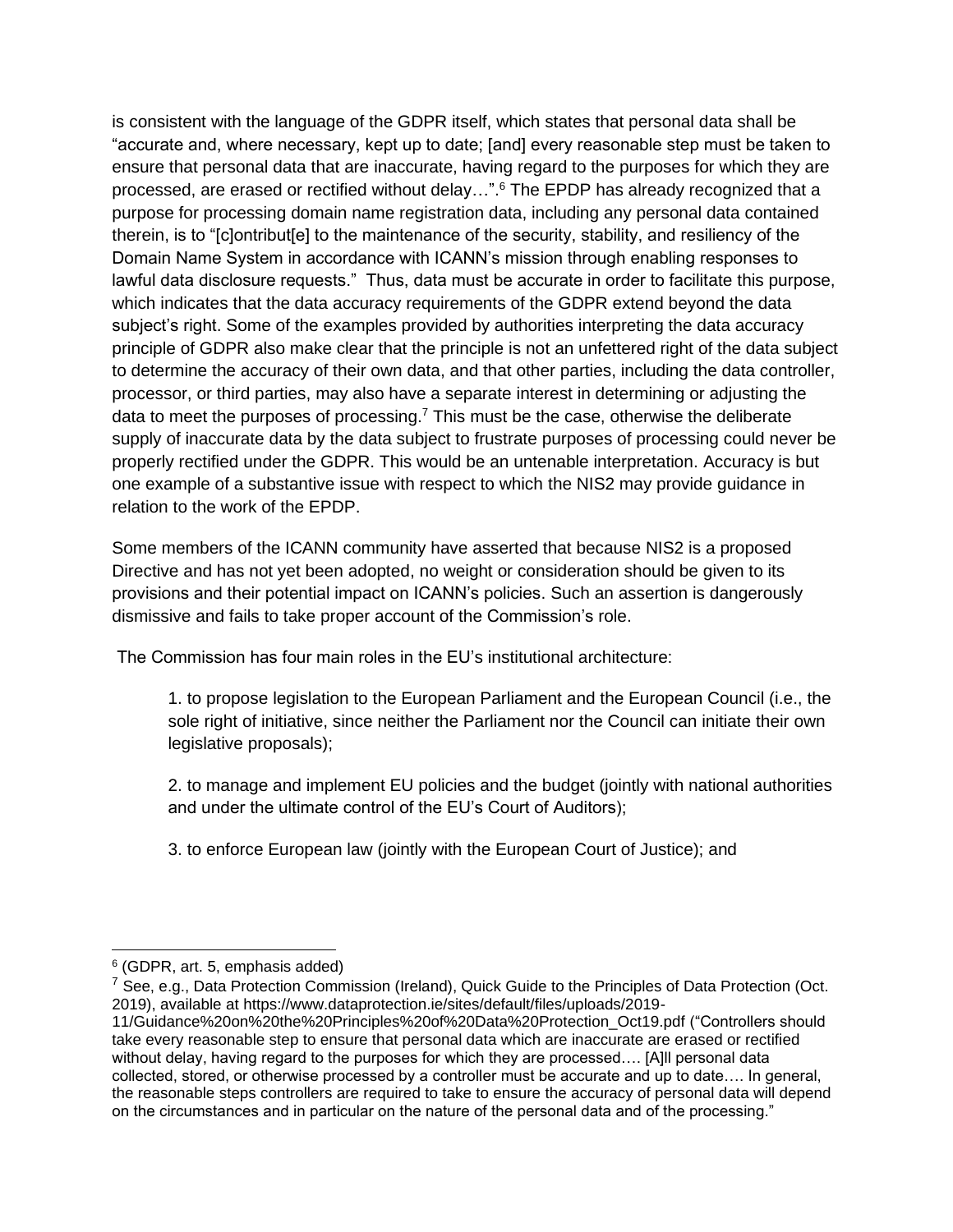4. to represent the EU on the international stage, for example by negotiating agreements between the EU and other non-EU countries.<sup>8</sup>

Role 3 above is of particular relevance to ICANN as it seeks to craft and implement policies that comply with the GDPR. In enforcing European law, the Commission acts as "guardian of the Treaties". This means that the Commission, together with the European Court of Justice, is responsible for making sure EU law is properly applied in all the Member States. If, for instance, the Commission finds that an EU Member State is not properly applying an EU law, the Commission has the authority to take steps to correct the situation. Thus, having put forward the NIS2 proposal, the Commission cannot be narrowly viewed as only fulfilling its right to initiate EU legislation (Role 1). Rather, the Commission is simultaneously undertaking its role as enforcer of the law—including the GDPR—as set forth in Role 3. Therefore, while we need to await the completion of the legislative process to know what the final text of the NIS2 Directive will be, the current text of NIS2 must be understood as providing guidance concerning how the GDPR obligations apply today and are to be understood in the context of processing domain name registration data.

In light of such guidance, it would be ill-advised for the Board to move forward with the SSAD recommendations without first understanding the implications of NIS2 on these recommendations. It may also be appropriate to remand the SSAD recommendations to the EPDP to assess whether any of the SSAD recommendations should be modified in light of this guidance from the European Commission.

Accordingly, the Board should not adopt these SSAD-related recommendations before fully understanding the impacts of these new legal developments.

# D. **Conclusion**

Given that ICANN has repeatedly sought guidance from EU institutions as to how the GDPR should be applied to the DNS and domain name registration data, we encourage ICANN to embrace NIS2 as a valuable source of such guidance. We respectfully request and advise that the Board and ICANN Org pause any further work relating to the SSAD recommendations in light of NIS2 and given their lack of community consensus and furtherance of the global public interest. In light of these issues, the Board should remand the SSAD recommendations to the GNSO Council for the development of modified SSAD recommendations that meet the needs of users, with the aim of integrating further EU guidance.

We believe a more adequate solution in this regard is readily achievable. For example, Bird & Bird advice noted that a centralized decision-making model "offers the least risk of liability to

<sup>&</sup>lt;sup>8</sup> These roles and functions are set forth in the Treaty on European Union, particularly Article 17 and the Treaty on the Functioning of the European Union, in a number of Articles, including Article 258 that establishes the Commission's role as enforcer/guardian of the Treaties with respect to the EU Member States. See:<https://eur-lex.europa.eu/collection/eu-law/treaties/treaties-force.html>See also: <https://www.europarl.europa.eu/factsheets/en/sheet/25/the-european-commission> for a succinct fact sheet from the European Parliament's website that describes the various roles and authorities of the Commission.